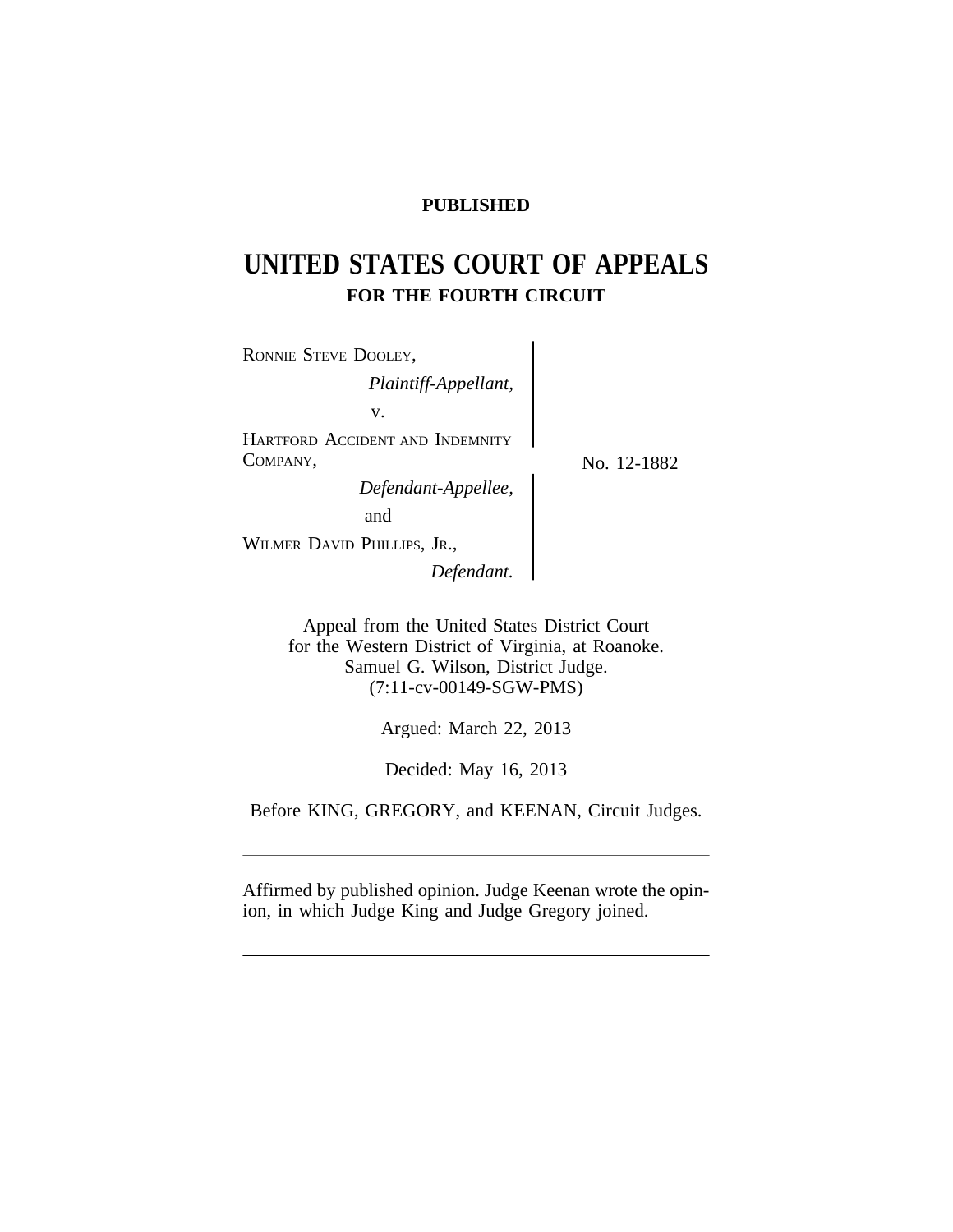#### **COUNSEL**

**ARGUED:** John Janney Rasmussen, INSURANCE RECOV-ERY LAW GROUP, PLC, Richmond, Virginia, for Appellant. John Becker Mumford, Jr., HANCOCK DANIEL JOHNSON & NAGLE, PC, Glen Allen, Virginia, for Appellee. **ON BRIEF:** Jeffrey H. Krasnow, THE KRASNOW LAW FIRM, Roanoke, Virginia, for Appellant. Kathryn E. Kasper, HANCOCK DANIEL JOHNSON & NAGLE, PC, Glen Allen, Virginia, for Appellee.

### **OPINION**

#### BARBARA MILANO KEENAN, Circuit Judge:

In this appeal, we consider an issue of automobile insurance coverage in a policy issued by Hartford Accident & Indemnity Co. (Hartford). We review whether the district court erred in holding that the Hartford policy prohibited Ronnie S. Dooley, the insured party, from "stacking," or combining, the uninsured/underinsured motorist coverage (UM/UIM coverage) for each insured vehicle, when the policy failed to specify any particular amount of UM/UIM coverage afforded.

On appeal, Dooley contends that this omission from the policy's terms renders ambiguous the policy language prohibiting stacking and that, therefore, the policy should be construed against Hartford to allow the stacking of UM/UIM coverage. Upon our review, we conclude that because Virginia Code § 38.2-2206(A) mandates that UM/UIM coverage "shall equal" the general liability coverage, this provision by operation of law provided Dooley an equal amount of UM/UIM coverage under the Hartford policy. Accordingly, we hold that the anti-stacking provision in Dooley's policy unambiguously prevents the stacking of UM/UIM coverage, and we affirm the district court's award of summary judgment in favor of Hartford.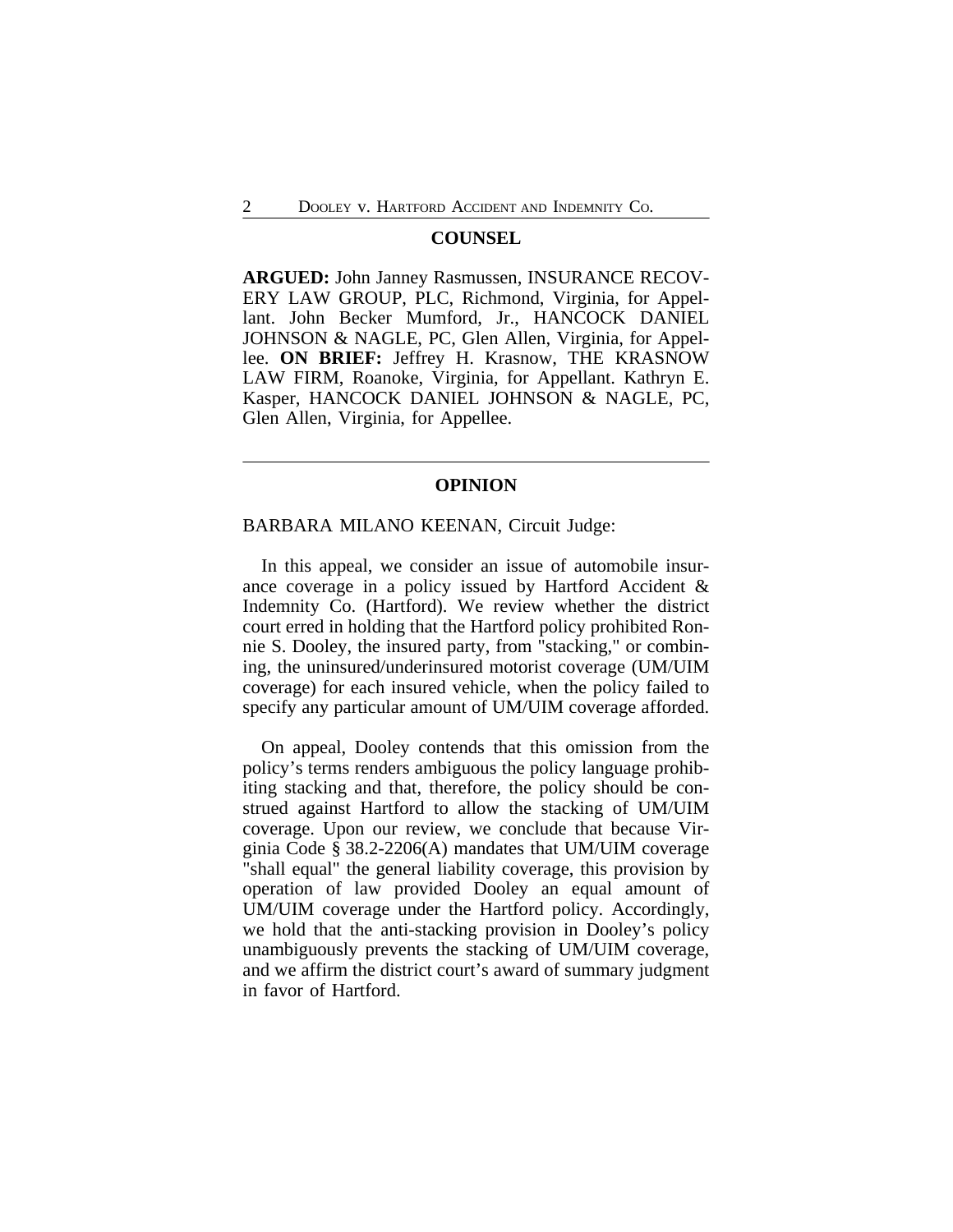I.

Dooley first obtained an automobile insurance policy from Hartford in 2003 and paid two separate premiums for coverage of two vehicles.**<sup>1</sup>** Included in the "Declarations" section of the policy, under a heading entitled "Coverages and Limits of Liability," were subsections listing separate entries for "Liability" and "Uninsured Motorists." These entries provided policy limits of \$100,000 per person for each covered vehicle, for both liability and UM/UIM coverage.**<sup>2</sup>** In 2004, Dooley added a third vehicle to the policy, and continued to pay separate premiums for each vehicle for liability and UM/UIM coverage. Dooley renewed the policy annually for three additional years without requesting any changes to his coverage.

Dooley later renewed his policy in November 2008 (the policy or the 2008 policy). The 2008 policy was in effect when Dooley was injured in an automobile accident while driving a vehicle insured under the policy. The accident occurred when a vehicle driven by Wilmer Phillips struck Dooley's vehicle. As a result of the accident, Dooley sustained serious bodily injury, causing him to incur medical and related expenses that exceeded the liability coverage provided under Phillips' automobile insurance policy. Therefore, Dooley contended that Phillips was an underinsured motorist, within the meaning of Virginia Code § 38.2-2206(B),**<sup>3</sup>** and

**<sup>1</sup>**Dooley's wife, Phyllis Dooley, also was an insured party under the policy.

<sup>&</sup>lt;sup>2</sup>The limits of liability at issue in this case are those relating to bodily injury coverage for *each person*. The policy also provided bodily injury coverage of \$300,000 for *each accident* and limits of liability for property damages, but those classes of coverage are not at issue in this appeal.

**<sup>3</sup>** In Virginia, "[a] motor vehicle is 'underinsured' when, and to the extent that, the total amount of bodily injury and property damage coverage applicable to the operation or use of the motor vehicle and available for payment for such bodily injury or property damage . . . is less than the total amount of uninsured motorist coverage afforded any person injured as a result of the operation or use of the vehicle." Va. Code § 38.2- 2206(B).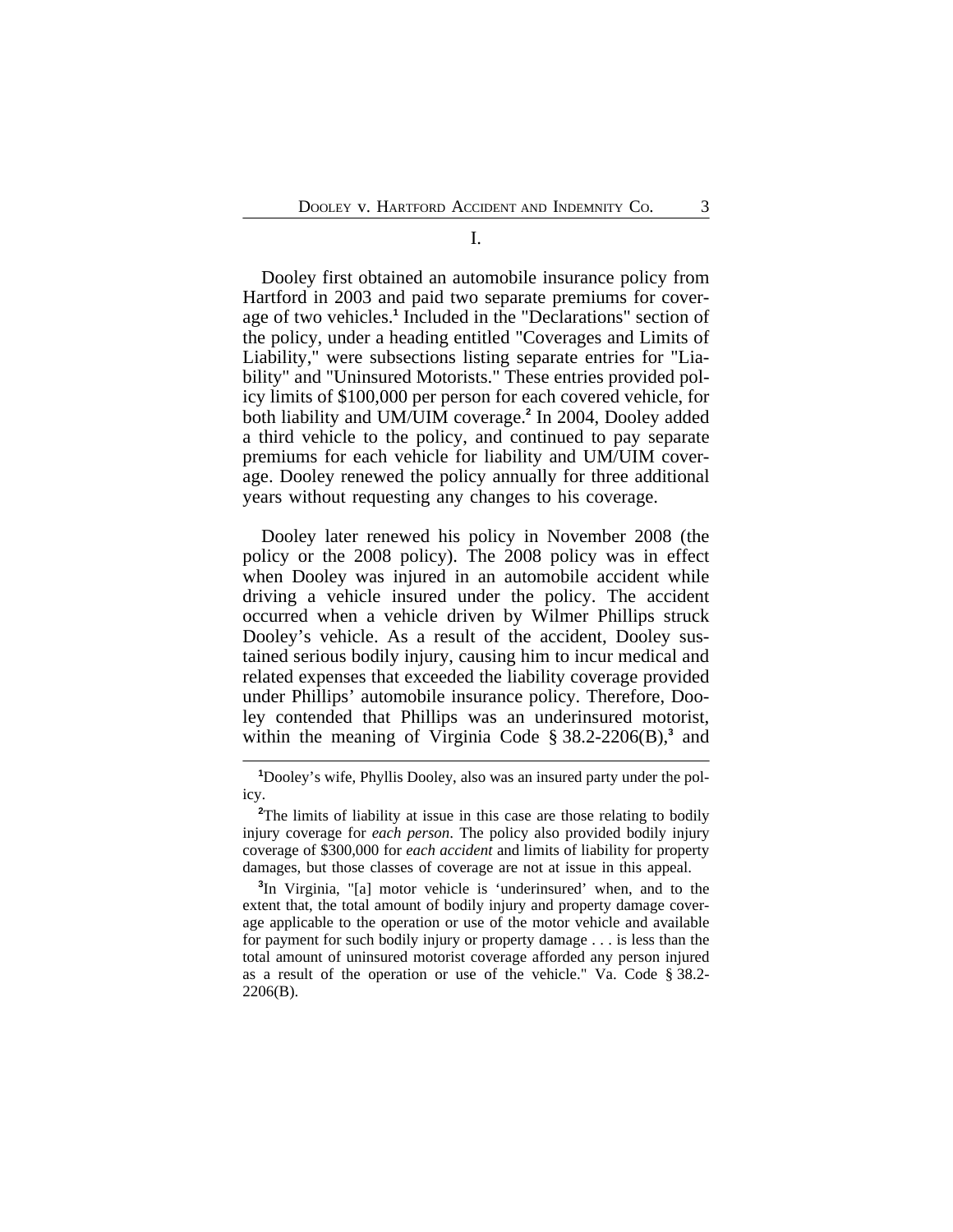sought payment from Hartford based on the UM/UIM coverage provided in the 2008 policy (the UM/UIM endorsement).

In contrast to the declarations sections of the earlier policies issued by Hartford, which showed UM/UIM coverage of \$100,000 per person for each covered vehicle, the declarations section of the 2008 policy did not contain any reference to an amount of UM/UIM coverage. However, that declarations section provided general liability coverage of \$100,000 per person for each covered vehicle.

The UM/UIM endorsement contained in the 2008 policy stated that "[Hartford] will pay, *in accordance with Va. Code Ann. Section 38.2-2206*, damages which an insured . . . is legally entitled to recover from the owner or operator of an uninsured motor vehicle or an underinsured motor vehicle." (Emphasis added). Several paragraphs later, under the heading "Limit of Liability," the UM/UIM endorsement addressed the maximum UM/UIM coverage available (the anti-stacking provision). The anti-stacking provision stated, in relevant part, that "[t]he limit of [ ] Liability *shown in the Declarations* for each person for [UM/UIM] Coverage is [Hartford's] maximum limit of liability for all damages . . . arising out of bodily injury sustained by any one person in any one accident," "regardless of the number of" insured parties, claims made, vehicles, or premiums "shown in the Declarations." (Emphasis added). Thus, the UM/UIM endorsement did not state the amount of UM/UIM coverage available but simply referred the reader to the "[d]eclarations" section of the policy, which likewise did not contain any specified amount of such coverage.

Despite this complete omission from the declarations section of any stated UM/UIM coverage limits, Hartford agreed that it remained obligated under Virginia Code § 38.2-2206(A)**<sup>4</sup>**

**<sup>4</sup>**Under Virginia Code § 38.2-2206(A), an insurer may not issue an automobile insurance policy on a vehicle in the Commonwealth unless the pol-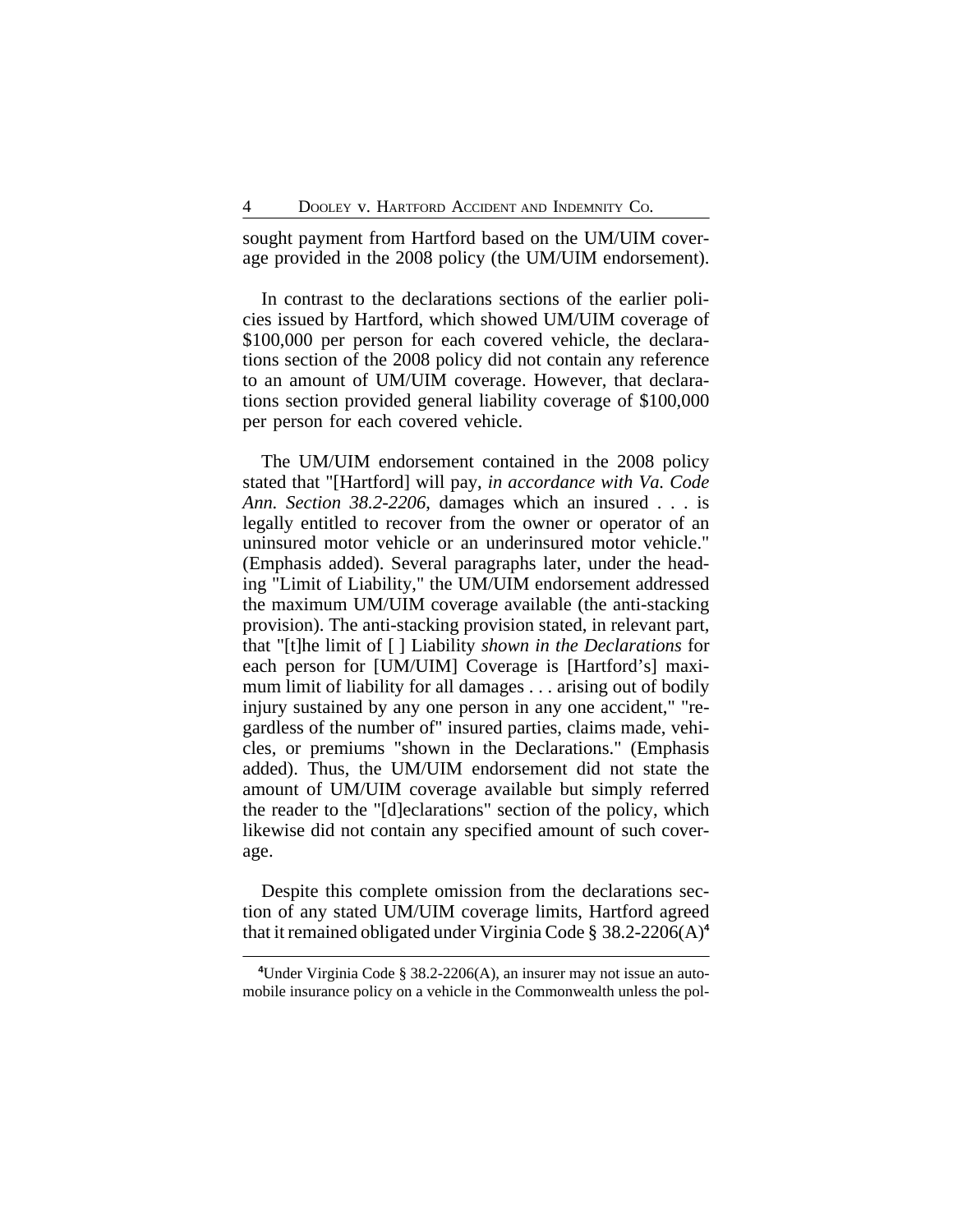to provide UM/UIM coverage "equal" to the policy's general liability limits. However, based on the anti-stacking clause, Hartford maintained that the policy limit for UM/UIM coverage for each person was \$100,000.**<sup>5</sup>** The parties' disagreement, therefore, ultimately was reduced to the question whether the anti-stacking clause prevented Dooley from stacking the UM/UIM coverage of \$100,000 per person provided in the policy for each of the three insured vehicles.

To resolve this dispute, Dooley filed a complaint in a Virginia state court seeking a declaratory judgment. In his complaint, Dooley claimed coverage under the UM/UIM endorsement on the basis that Phillips, whose insurer paid Dooley \$100,000, was an underinsured motorist. Dooley asked the state court to declare that he was entitled to stack the UM/UIM coverage provided under the 2008 policy, because the omission on the declarations page of any stated amount of UM/UIM coverage rendered the anti-stacking provision ambiguous and unenforceable. Based on this asserted ambiguity, Dooley alleged that he was entitled under Virginia law to UM/UIM coverage of \$100,000 for each of the three covered vehicles, for a total amount of up to \$300,000.

Hartford removed the action to federal district court asserting diversity jurisdiction under 28 U.S.C. § 1332(a). Hartford filed a counterclaim seeking a declaration that the express language in the anti-stacking provision limited Dooley's

icy provides UM/UIM coverage. Unless the insured party explicitly requests lower UM/UIM coverage, which Dooley has not done in this case, the statute provides that the UM/UIM coverage limits "shall equal" the "limits of the liability insurance provided by the policy." Va. Code  $§$  38.2-2206(A).

**<sup>5</sup>**Dooley initially alleged in state court that the omitted UM/UIM coverage limits entitled him to "unlimited" UM/UIM coverage. However, Dooley abandoned that argument on appeal and conceded that Virginia Code § 38.2-2206(A) is applicable. Accordingly, on appeal, the parties agree that the applicable UM/UIM coverage limits are \$100,000 per person for each insured vehicle.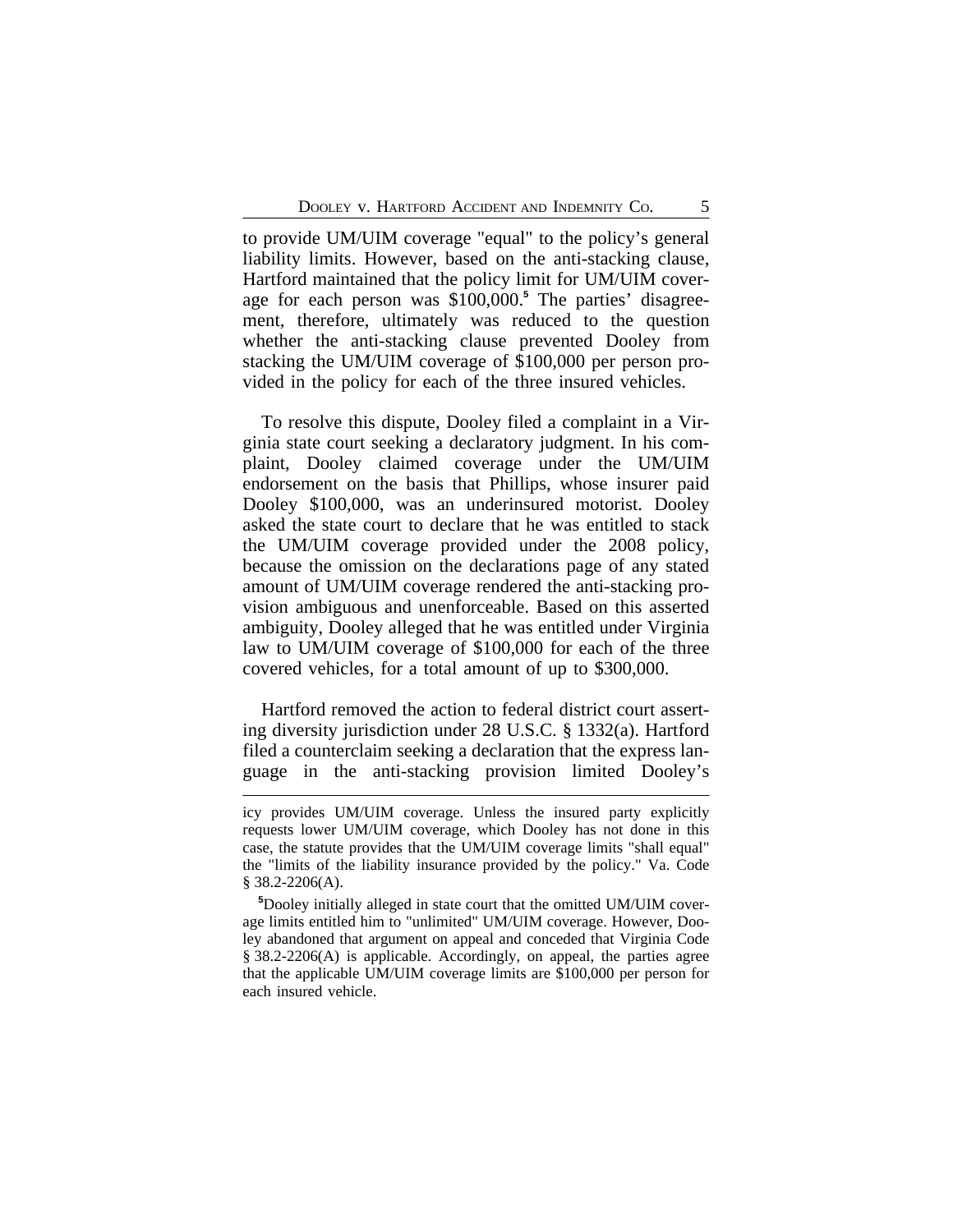UM/UIM coverage to a maximum of \$100,000 and that, therefore, Phillips was not an underinsured motorist.**<sup>6</sup>**

After discovery, the parties filed cross-motions for summary judgment. The district court awarded judgment in favor of Hartford. *Dooley v. Hartford Accident & Indem. Co.*, 892 F. Supp. 2d 762 (W.D. Va. 2012). Dooley timely filed this appeal.

II.

## A.

We review a district court's award of summary judgment de novo. *Henry v. Purnell*, 652 F.3d 524, 531 (4th Cir. 2011) (en banc). Summary judgment is appropriate when the record does not disclose a genuine issue of material fact, and the moving party is entitled to judgment as a matter of law. *Couch v. Jabe*, 679 F.3d 197, 200 (4th Cir. 2012); Fed. R. Civ. P. 56(a).

#### B.

Dooley argues that the district court erred in determining that he was not entitled to stack the UM/UIM coverage provided under the 2008 policy for the three insured vehicles. According to Dooley, because the anti-stacking provision refers to the limits of liability "*shown in the [d]eclarations* for each person for [UM/UIM] Coverage" and the declarations page omitted any such limits, the anti-stacking provision is ambiguous. Dooley maintains that application of Virginia Code § 38.2-2206(A) does not resolve this ambiguity, because

**<sup>6</sup>**Hartford advanced an alternative theory in the district court, namely, that Hartford was entitled to reformation of the contract because the UM/UIM coverage limits had been erroneously omitted from the policy. However, the district court did not base its ruling on this theory, and we need not address it in this appeal.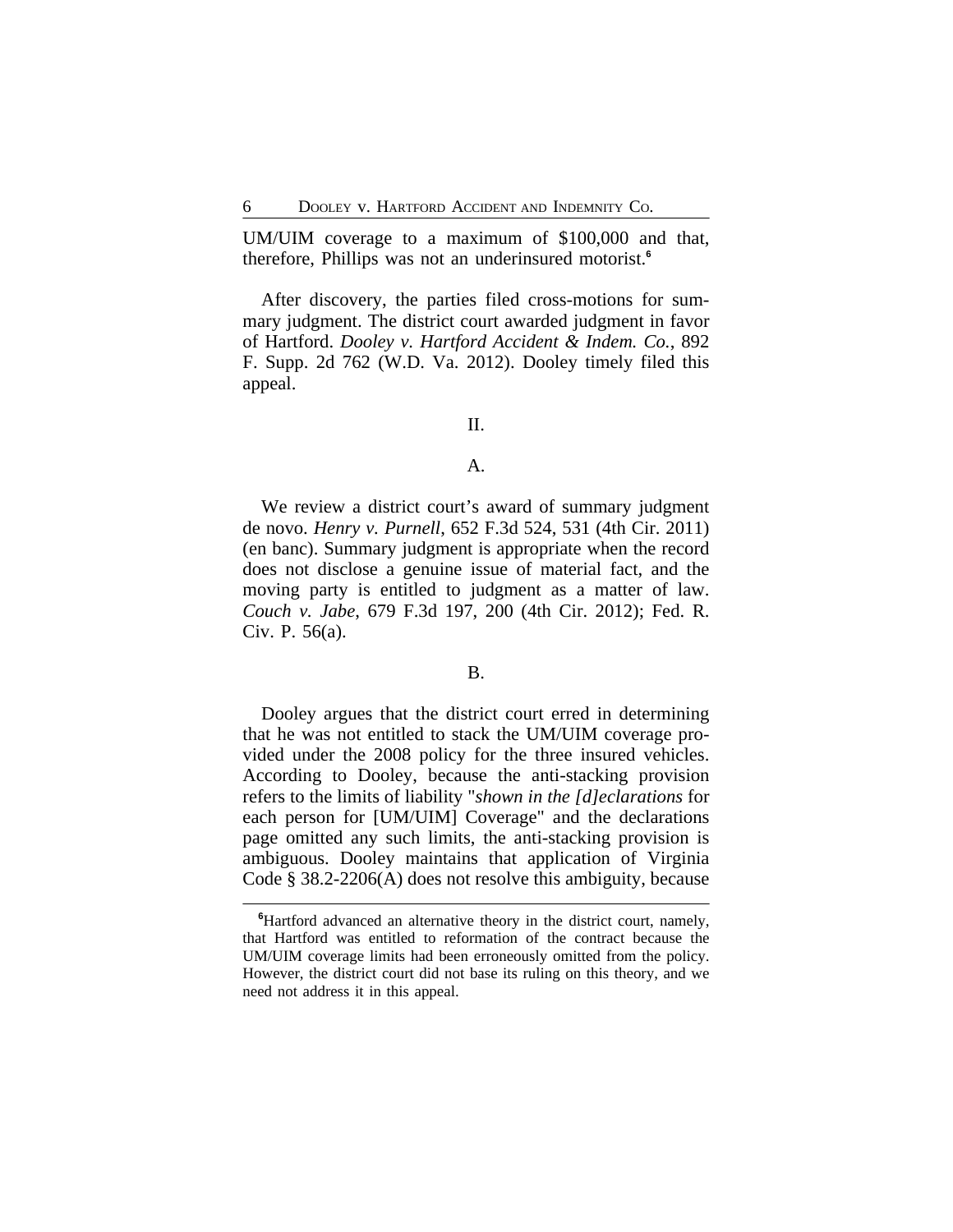that statute merely establishes the amount of required UM/UIM coverage and does not operate to insert an actual amount of UM/UIM coverage on the declarations page. Relying on *Virginia Farm Bureau Mutual Insurance Co. v. Williams*, 677 S.E.2d 299 (Va. 2009), Dooley contends that the ambiguity in the anti-stacking provision should be resolved against Hartford, and that Dooley is entitled to stack the UM/UIM coverage provided for the different vehicles in the 2008 policy. We disagree with Dooley's arguments.

In resolving this issue, we consider established principles of Virginia law regarding the interpretation of insurance policies. When interpreting such agreements, we determine the parties' intent from the policy language employed. *Williams*, 677 S.E.2d at 302; *Seals v. Erie Ins. Exch.*, 674 S.E.2d 860, 862 (Va. 2009) (citation omitted). We construe the various provisions of an insurance policy together and, if possible, harmonize any internal conflicts to effectuate the parties' intent. *Williams*, 677 S.E.2d at 302; *Seals*, 674 S.E.2d at 862 (citation omitted).

When a disputed policy term is unambiguous, we apply its plain meaning as written. *Williams*, 677 S.E.2d at 302; *Va. Farm Bureau Mut. Ins. Co. v. Gile*, 524 S.E.2d 642, 645 (Va. 2000). In contrast, if a disputed policy term is ambiguous, such that it is capable of more than one meaning, we construe the policy language in favor of coverage and against the insurer. *Williams*, 677 S.E.2d at 302; *Seals*, 674 S.E.2d at 862 (citation omitted). This construction rightfully places the burden on the insurer, the customary drafter of an insurance policy, to articulate clearly both the coverage afforded and any exclusions from that coverage. *See Williams*, 677 S.E.2d at 302.

In addition to these basic principles, we are guided by decisions from the Supreme Court of Virginia addressing an insured party's ability to stack UM/UIM coverage. In 1972, the Supreme Court of Virginia established the rule in Virginia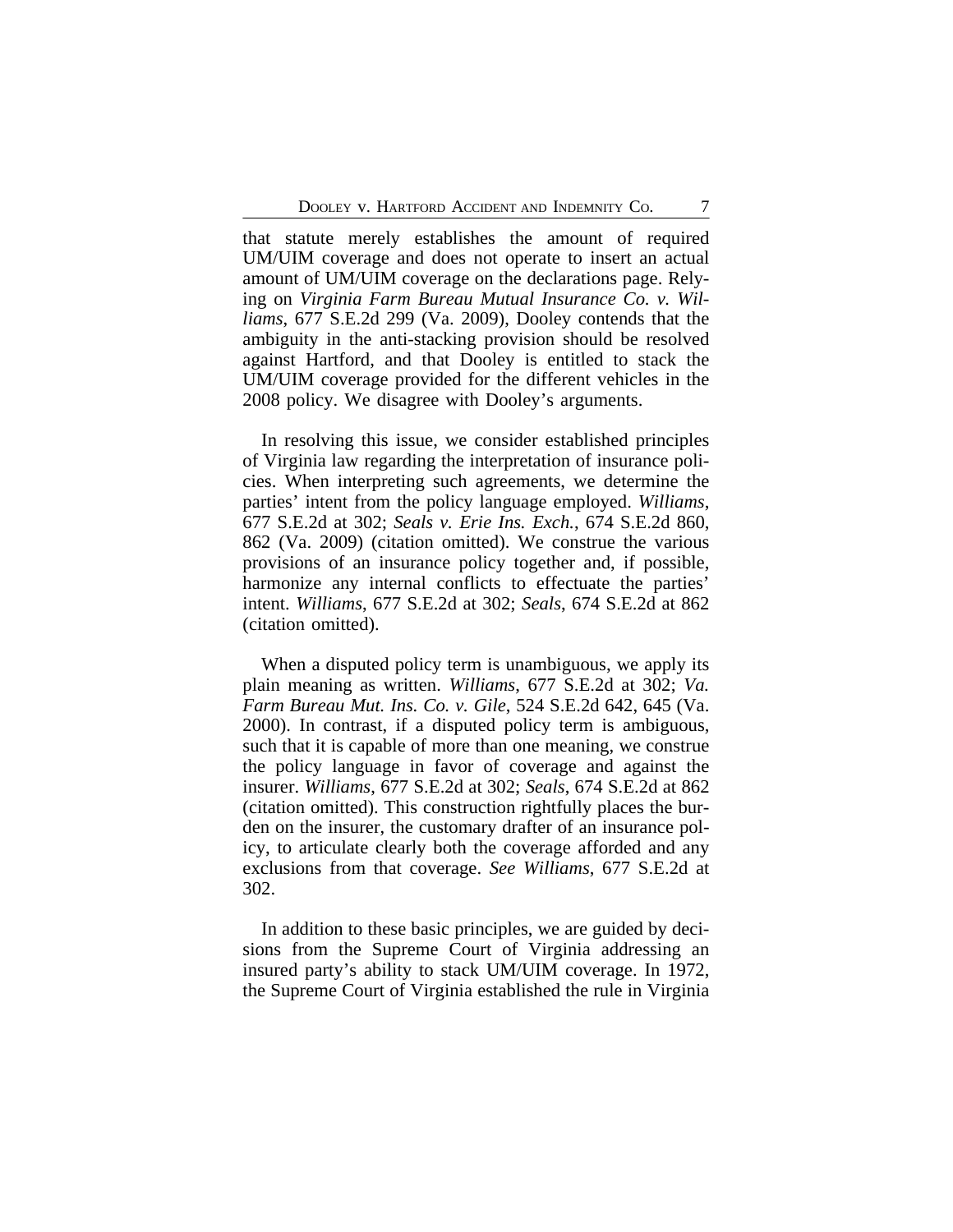that "stacking of [UM/UIM] coverage will be permitted unless clear and unambiguous language exists on the face of the policy to prevent such multiple coverage." *Goodville Mut. Cas. Co. v. Borror*, 275 S.E.2d 625, 627 (Va. 1981) (interpreting *Cunningham v. Ins. Co. of N. Am.*, 189 S.E.2d 832 (Va. 1972) and *Lipscombe v. Sec. Ins. Co.*, 189 S.E.2d 320 (Va. 1972)).

In adopting this rule, the Virginia court found persuasive the rationale articulated in *Sturdy v. Allied Mutual Insurance Co.*, 457 P.2d 34 (Kan. 1969). In that case, the Supreme Court of Kansas stated that, in accord with "general principles of indemnity," the amount of coverage afforded should be proportionate to the amount of premiums paid by the insured. *Cunningham*, 189 S.E.2d at 836-37 (discussing *Sturdy*); *see also Lipscombe*, 213 S.E.2d at 322 (same). Because UM/UIM coverage protects named insured individuals who have paid consideration for such coverage, the Supreme Court of Virginia determined that an insured party presumptively is entitled to the combined total of UM/UIM coverage applicable to each vehicle for which he has paid a premium, absent clear language in the policy prohibiting multiple coverage. *See Lipscombe*, 213 S.E.2d at 322-23.

The policy considered by the Supreme Court of Virginia in *Lipscombe* covered two vehicles for which the insured party paid separate premiums, and specified in the declarations UM/UIM coverage in the amount of \$20,000 for each person for each covered vehicle. *Id.* at 321. The policy's UM/UIM endorsement provided that the "limit of liability . . . stated in the declarations as applicable to 'each person' [\$20,000] is the limit of the company's liability for all damages . . . sustained by one person as the result of any one accident." *Id.* at 322 (alterations in original). The court determined that this language was ambiguous, because it did not inform the insured party whether he was entitled to UM/UIM coverage under only one or both of the two insured vehicles for which separate premiums were paid. *Id.* at 323.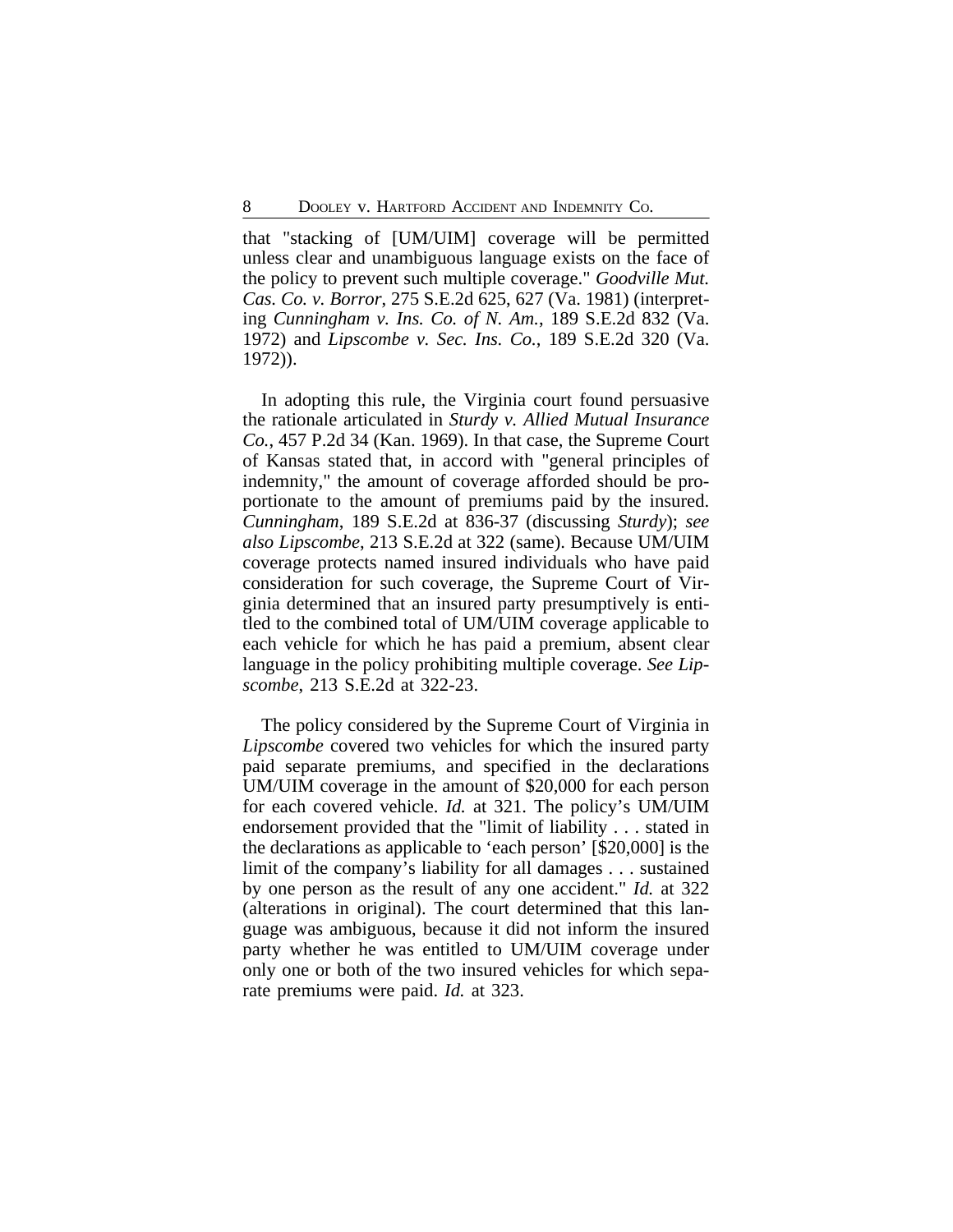Several years after *Lipscombe*, the Supreme Court of Virginia decided *Goodville*. The policy at issue in that case covered two vehicles under separate premiums and provided limits of liability for UM/UIM coverage of \$25,000 for each person for each covered vehicle. *Goodville*, 275 S.E.2d at 626, 628. The policy also stated in the UM/UIM endorsement, under the heading, "Limits of Liability":

*Regardless of the number of . . . motor vehicles to which this insurance applies*, (a) the limit of liability for bodily injury stated in the schedule as applicable to "each person" is the limit of the company's liability for all damages because of bodily injury sustained by one person as the result of any one accident. . . .

*Id.* at 627 (emphasis added). The court in *Goodville* held that this language unambiguously prohibited the stacking of UM/UIM coverage for each vehicle based on the introductory phrase, "[r]egardless of the number of . . . motor vehicles to which this insurance applies." *Id.* at 628.

The Supreme Court of Virginia recently revisited this issue in *Williams*, on which Dooley relies. The policy in *Williams* covered three vehicles, for which the insured party paid separate premiums, and in the UM/UIM endorsement stated that "the limit of liability . . . stated as applicable to 'each person' is the limit of the company's liability." *Williams*, 677 S.E.2d at 300-01. Like the policy in *Goodville*, this limiting provision included the phrase, "[r]egardless of the number of . . . motor vehicles to which this insurance applies." *Id.* at 300.

The court found that although, read in isolation, this phrase unambiguously prohibited stacking, the phrase was rendered ambiguous when read in the context of the entire policy. *Id.* at 303. The court first noted that the anti-stacking language directed the reader to the limits of liability stated for "each person." *Id.* However, the court further observed that the pre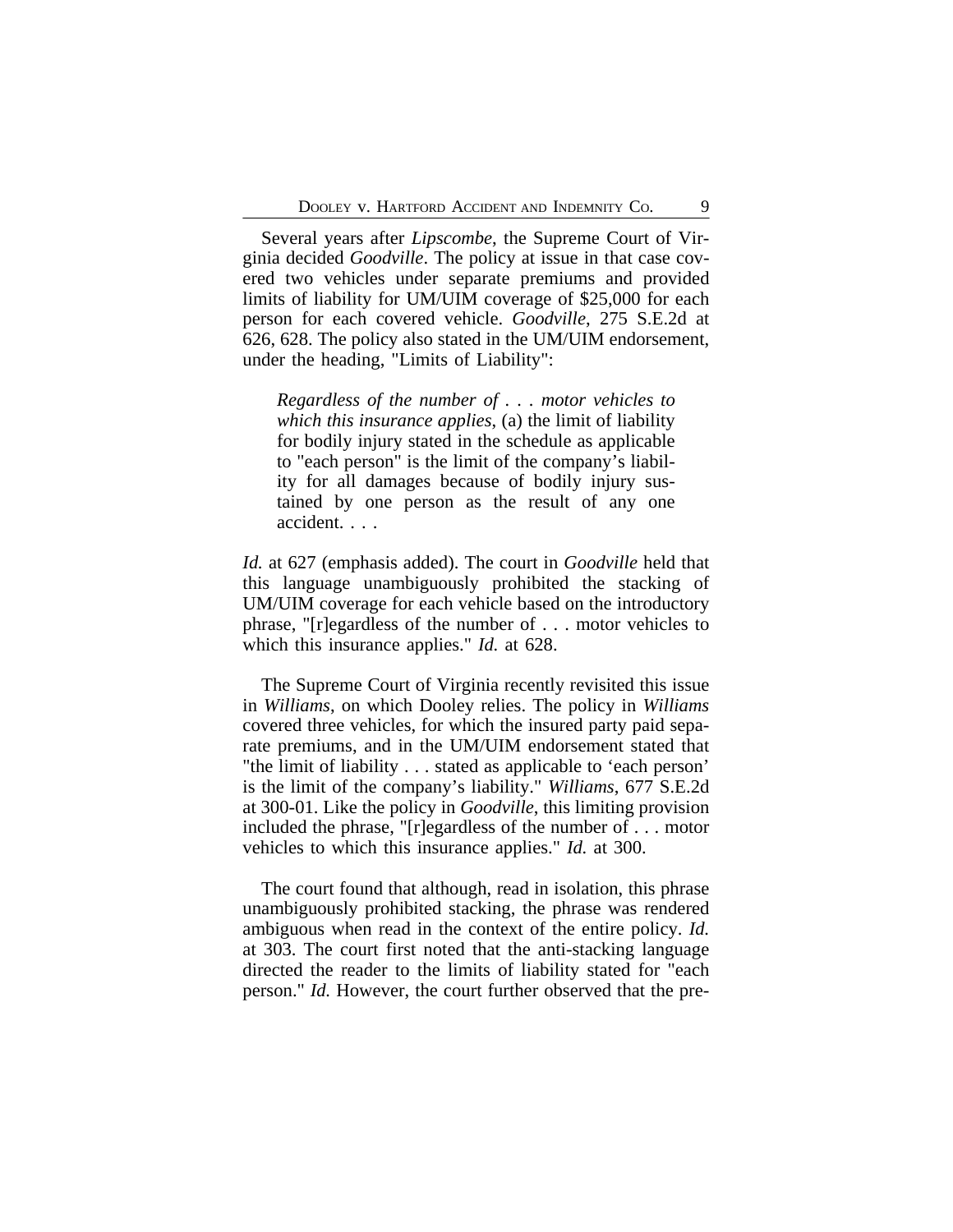mium paid for one of the vehicles provided UM/UIM coverage of \$250,000 for each person, while the premiums paid for the two other vehicles both provided UM/UIM coverage of \$300,000 for each person. *Id.*

The court determined that this disparity in the amounts of coverage for "each person" on the different vehicles, when considered together with the "anti-stacking language" in the UM/UIM endorsement, created an ambiguity because the policy could be read in more than one manner regarding the extent of total UM/UIM coverage. *Id.* Thus, the court construed this ambiguity against the insurer and permitted the insured party to stack UM/UIM coverage. *Id.*

In the present case, the anti-stacking provision establishes the liability for UM/UIM coverage as the amount "shown in the [d]eclarations for each person for [UM/UIM] Coverage." Like the provisions in both *Goodville* and *Williams*, the antistacking provision before us unambiguously states that these limits for "each person" are the maximum UM/UIM coverage afforded "regardless of" the number of vehicles covered by the policy or premiums paid.

Dooley argues, nevertheless, that when the anti-stacking provision is read in context, an ambiguity results because there are no limits "shown in the [d]eclarations for each person for [UM/UIM] Coverage." We disagree.

Unlike the policy in *Williams* that provided inconsistent amounts of UM/UIM coverage for the different vehicles, the present policy fails to provide any stated limits for UM/UIM coverage. In fact, the declarations page of the 2008 policy does not contain any reference to UM/UIM coverage amounts, in contrast to previous versions of the policy.

In isolation, this complete omission of any amount of UM/UIM coverage would indicate that the policy does not provide any UM/UIM coverage. However, as explicitly stated